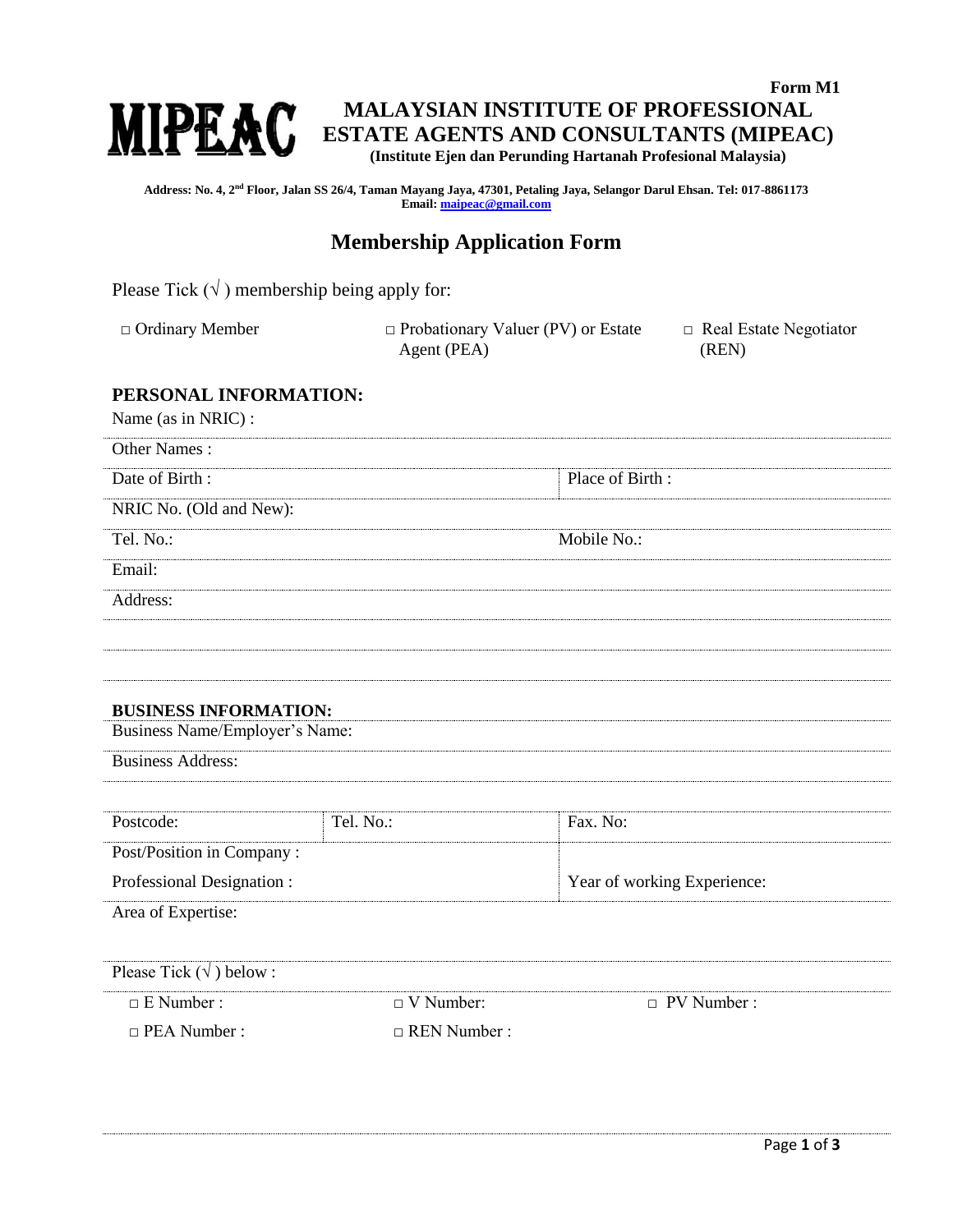| Member of any other professional bodies:                                                |                            |                                                                                                                                                                                                                                                                                                                                                                                                                                                                                                                                                                                                                                               |
|-----------------------------------------------------------------------------------------|----------------------------|-----------------------------------------------------------------------------------------------------------------------------------------------------------------------------------------------------------------------------------------------------------------------------------------------------------------------------------------------------------------------------------------------------------------------------------------------------------------------------------------------------------------------------------------------------------------------------------------------------------------------------------------------|
| $\Box$ RISM                                                                             | $\Box$ MIPPM               | $\Box$ Others (kindly state):                                                                                                                                                                                                                                                                                                                                                                                                                                                                                                                                                                                                                 |
| $\Box$ PEPS                                                                             | $\Box$ MIEA                |                                                                                                                                                                                                                                                                                                                                                                                                                                                                                                                                                                                                                                               |
|                                                                                         |                            |                                                                                                                                                                                                                                                                                                                                                                                                                                                                                                                                                                                                                                               |
| <b>BUSINESS REFERENCES:</b>                                                             |                            |                                                                                                                                                                                                                                                                                                                                                                                                                                                                                                                                                                                                                                               |
| Company:                                                                                |                            | Name of Contact:                                                                                                                                                                                                                                                                                                                                                                                                                                                                                                                                                                                                                              |
| Position in the Company:                                                                |                            |                                                                                                                                                                                                                                                                                                                                                                                                                                                                                                                                                                                                                                               |
| Address:                                                                                |                            |                                                                                                                                                                                                                                                                                                                                                                                                                                                                                                                                                                                                                                               |
|                                                                                         |                            |                                                                                                                                                                                                                                                                                                                                                                                                                                                                                                                                                                                                                                               |
| Tel. No.:                                                                               | Email:                     |                                                                                                                                                                                                                                                                                                                                                                                                                                                                                                                                                                                                                                               |
|                                                                                         |                            |                                                                                                                                                                                                                                                                                                                                                                                                                                                                                                                                                                                                                                               |
| <b>BUSINESS REFERENCES:</b>                                                             |                            |                                                                                                                                                                                                                                                                                                                                                                                                                                                                                                                                                                                                                                               |
| Company:                                                                                |                            | Name of Contact:                                                                                                                                                                                                                                                                                                                                                                                                                                                                                                                                                                                                                              |
| Position in the Company:                                                                |                            |                                                                                                                                                                                                                                                                                                                                                                                                                                                                                                                                                                                                                                               |
| <b>Address</b>                                                                          |                            |                                                                                                                                                                                                                                                                                                                                                                                                                                                                                                                                                                                                                                               |
|                                                                                         |                            |                                                                                                                                                                                                                                                                                                                                                                                                                                                                                                                                                                                                                                               |
|                                                                                         |                            |                                                                                                                                                                                                                                                                                                                                                                                                                                                                                                                                                                                                                                               |
| Tel. No.:                                                                               | Email:                     |                                                                                                                                                                                                                                                                                                                                                                                                                                                                                                                                                                                                                                               |
| Institute.                                                                              |                            | I hereby apply to be a member of the institute and agree to comply with all its rules, regulations and<br>constitution. I accept that approval of my application is subject to the absolute discretion of the<br>Council or the Institute. Further, I agree that the Council or Institute has the authority to take such<br>disciplinary action as may be necessary including suspension or termination of membership in the<br>event of breach of rules, regulations, etiquettes, other violations of a similar nature and conduct of the<br>individual that the Council or Institute may deem detrimental to the image or reputation of the |
| <b>Signature of Applicant:</b>                                                          |                            | Date:                                                                                                                                                                                                                                                                                                                                                                                                                                                                                                                                                                                                                                         |
|                                                                                         |                            |                                                                                                                                                                                                                                                                                                                                                                                                                                                                                                                                                                                                                                               |
|                                                                                         |                            |                                                                                                                                                                                                                                                                                                                                                                                                                                                                                                                                                                                                                                               |
| Please return the form to the Secretary-General of MIPEAC via email at mipeac@gmail.com |                            |                                                                                                                                                                                                                                                                                                                                                                                                                                                                                                                                                                                                                                               |
|                                                                                         |                            |                                                                                                                                                                                                                                                                                                                                                                                                                                                                                                                                                                                                                                               |
|                                                                                         |                            |                                                                                                                                                                                                                                                                                                                                                                                                                                                                                                                                                                                                                                               |
| Date application received:                                                              | <b>FOR OFFICE USE ONLY</b> |                                                                                                                                                                                                                                                                                                                                                                                                                                                                                                                                                                                                                                               |
| Date of Council Meeting:                                                                |                            |                                                                                                                                                                                                                                                                                                                                                                                                                                                                                                                                                                                                                                               |
| Decision of Council Meeting:                                                            |                            |                                                                                                                                                                                                                                                                                                                                                                                                                                                                                                                                                                                                                                               |
| Reasons:                                                                                |                            |                                                                                                                                                                                                                                                                                                                                                                                                                                                                                                                                                                                                                                               |